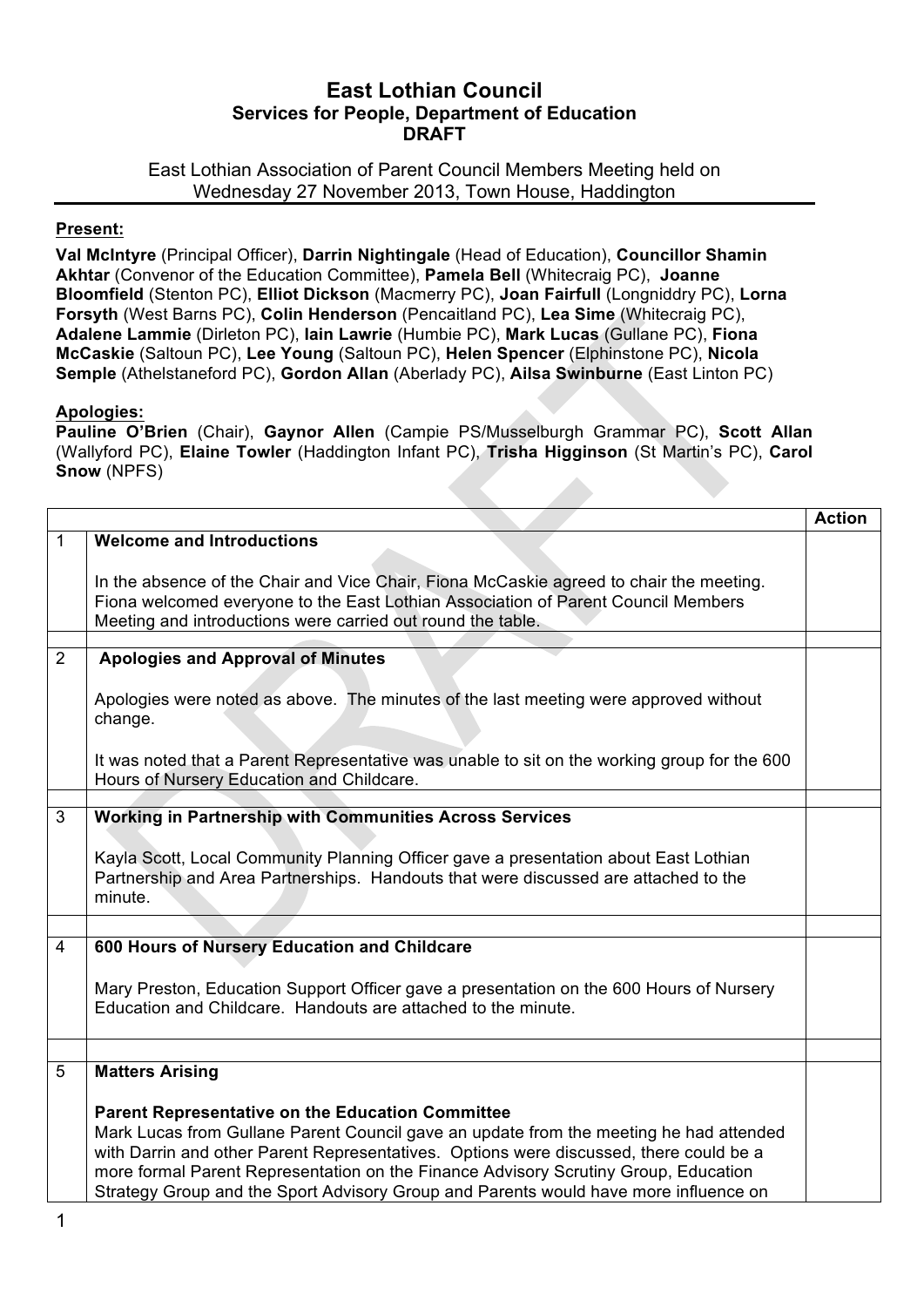|                | decisions made at these groups prior to any reports going to the Education Committee.                                                                                                                                                                                                                                                                                                                                                                                                                                                                        |           |
|----------------|--------------------------------------------------------------------------------------------------------------------------------------------------------------------------------------------------------------------------------------------------------------------------------------------------------------------------------------------------------------------------------------------------------------------------------------------------------------------------------------------------------------------------------------------------------------|-----------|
|                | It was also noted that contributing to development, consultative and short life working groups<br>was an area that would allow greater participation.                                                                                                                                                                                                                                                                                                                                                                                                        |           |
|                | <b>Good Practice</b><br>The table of responses received from Head Teachers and Parent Councils were distributed.<br>A copy of this is attached to the minute.                                                                                                                                                                                                                                                                                                                                                                                                |           |
| 6              | <b>Darrin Nightingale</b>                                                                                                                                                                                                                                                                                                                                                                                                                                                                                                                                    |           |
|                | Darrin thanked the Community of Dunbar and Staff within Dunbar Grammar and John Muir<br>House for their support following the tragic accident at Tyningham. The Education<br>Committee Meeting was cancelled as a mark of respect and to enable staff to support the<br>school.                                                                                                                                                                                                                                                                              |           |
|                | <b>Primary Management Review</b><br>Darrin offered to do a presentation at the next ELAPCM Meeting in January on the Primary<br>Management Review proposals. The information will be shared with staff in the first<br>instance. It was agreed that Darrin will present the proposals at the next meeting.                                                                                                                                                                                                                                                   |           |
|                | <b>Budget Consultation</b><br>You Pay, Now Have Your Say consultation has not had a great uptake, Darrin encouraged<br>everyone to take part in the consultation. Closing date 18 December 2013.<br>https://eastlothianconsultations.co.uk/                                                                                                                                                                                                                                                                                                                  |           |
|                | Place2be<br>This service will continue until further notice. A procurement process will commence in 2014<br>for a continued service from January 2015.                                                                                                                                                                                                                                                                                                                                                                                                       |           |
|                | <b>Recruitment</b><br>Darrin was delighted to report that currently there is only one Depute Head Teacher vacancy<br>at Pencaitland Primary School, which is being offered as a secondment opportunity until 4<br>July, 2014. Two new Head Teachers are starting on Monday 2 <sup>nd</sup> December, 2013. Brian<br>Moody is the new Head Teacher at Dirleton Primary School and Fiona Macartney will be<br>Acting Head Teacher at Stoneyhill Primary School until 4 <sup>th</sup> July, 2014. This is the least<br>number of vacancies unfilled for a year. |           |
| $\overline{7}$ | <b>National Parent Forum</b>                                                                                                                                                                                                                                                                                                                                                                                                                                                                                                                                 |           |
|                | Apologies were received from Carol Snow, who has offered to prepare an update to be<br>circulated to Parent Councils.                                                                                                                                                                                                                                                                                                                                                                                                                                        | <b>CS</b> |
| 8              | <b>Update from Val McIntyre</b>                                                                                                                                                                                                                                                                                                                                                                                                                                                                                                                              |           |
|                | <b>Protocols</b><br>Val met with Joanne Bloomfield, Adalene Lammie and Carol Snow to look at protocols for<br>Parent Council Representatives that sit of various groups together with the ELAPCM Office<br>Bearers. The Group will meet again to finalise their draft proposals and bring to the next<br>Association meeting for approval. Thereafter they will be distributed to Parent Councils and<br>Head Teachers for their information.                                                                                                                | <b>VM</b> |
| റ              | <b>Online Payments</b><br>Ormiston Primary School has confirmed that the Online Payments are going well. However,                                                                                                                                                                                                                                                                                                                                                                                                                                            |           |